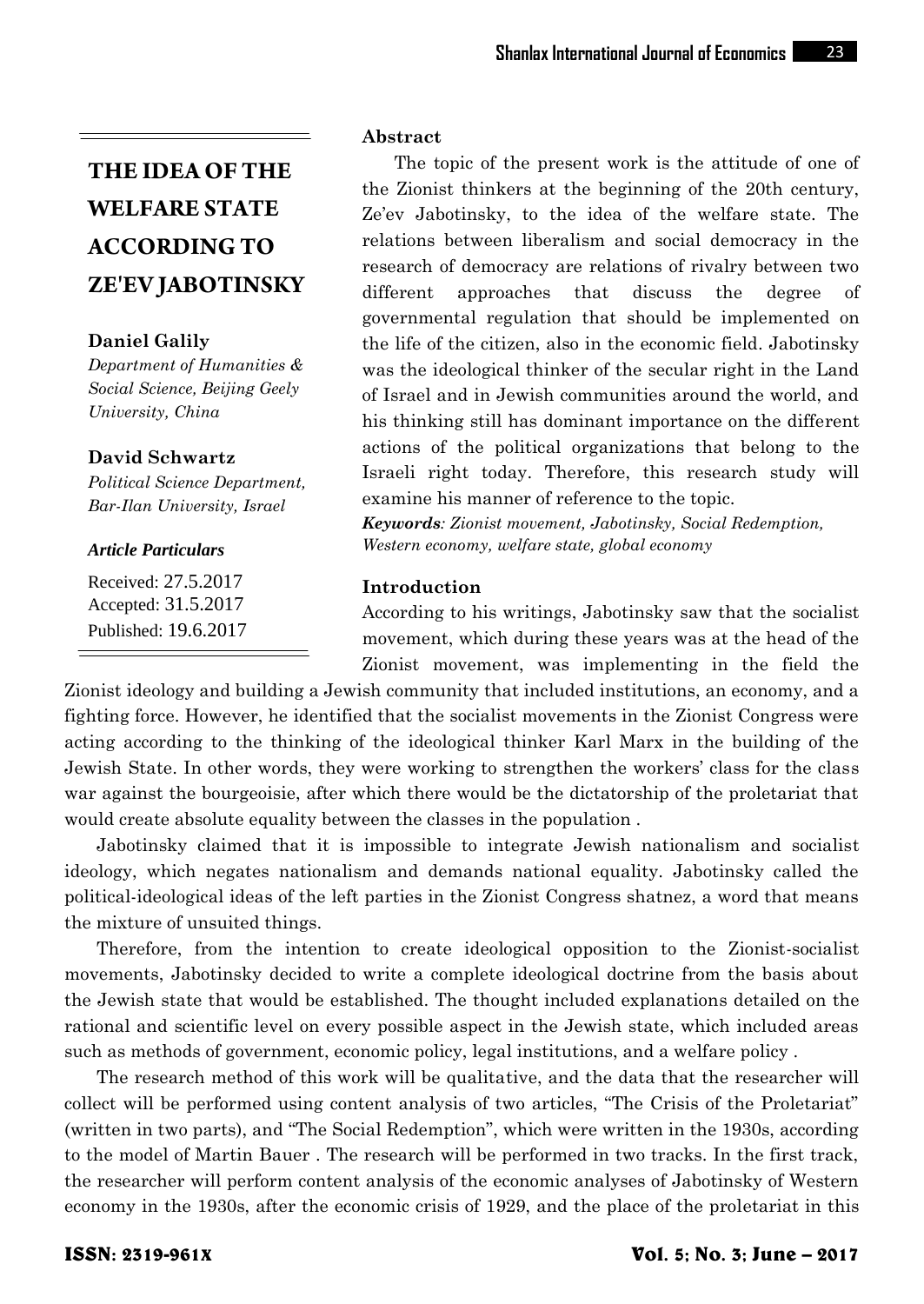space will be examined. In the second track, the solutions Jabotinsky offered for the worker class translated into welfare ideas will be examined.

#### **Review of the Literature and Research Hypothesis**

The objective of the research is to examine precisely how Ze'ev Jabotinsky addressed the principles of the welfare state. The work examines Jabotinsky's opinions about the structure of the global economy of the first half of the 20th century and his opinions about the need for the degree of intervention of the state in the economy.

The research question is as follows. Did Jabotinsky support the idea of the welfare state? According to the literature, it seems that the theory that accepts the liberal thought of Jabotinsky in the fields of government and society is not expressed in his economic approach. This possibility was examined only by the researcher Rafaela Bilsky Ben-Hur (1988) in her book Every Individual Is a King – The Social and Political Thought of Ze'ev Jabotinsky, which is the only book until today on the research literature that addressed the economic thought of Jabotinsky.

Bilsky Ben-Hur maintained that at the basis of Jabotinsky's economic approach is the approach that supported the social democratic theory, which holds that the state needs to implement a maximalist welfare policy and is the main factor responsible for the elimination of poverty and the assurance of every person's minimal living conditions. Bilsky Ben-Hur even defined Jabotinsky in her book as "the father of the welfare state".

The research hypothesis is that the opinions of Ze'ev Jabotinsky were that the welfare principles are essential only because of the gradual process of the replacement of working hands by machines in the global business sector. In other words, in contrast to Bilsky Ben- Hur's approach, the research hypothesis will contradict her argument in that it claims that Jabotinsky identified in the years after the economic crisis of 1929 that the private business economy throughout the world is hiring for work a steadily decreasing number of workers. Therefore, the proletariat, whose abilities for work are its hands, will suffer distress and will need the assistance of the state in order to survive.

## **On the Crisis of the Proletariat**

When Jabotinsky went to analyze the global economy according to the alternative theory he presented, in his article "The Crisis of the Proletariat" he focuses on the analysis of the global economic situation of the 1930s, which suffered from mass unemployment after the crisis of 1929.

In his analysis of the economic situation in the years after the economic crisis of the year 1929, which influenced Europe, Jabotinsky focused on an alternative analysis to the Marxist analysis, similar to the alternative theory he presented to Marxist materialism. Namely, like the Marxist materialism led to the opinion that the crash of 1929 symbolizes the historical stage in which the bourgeoisie will decline and the proletariat will rise, Jabotinsky shows that according to his historical materialist theory, the crisis of 1929 shows the historical stage in which the proletariat will gradually decline and the bourgeoisie will rise.

"We have learned: the value of a product is measured first and foremost in the quantity of the work of a person that was invested in its production; the profit of the capital derives from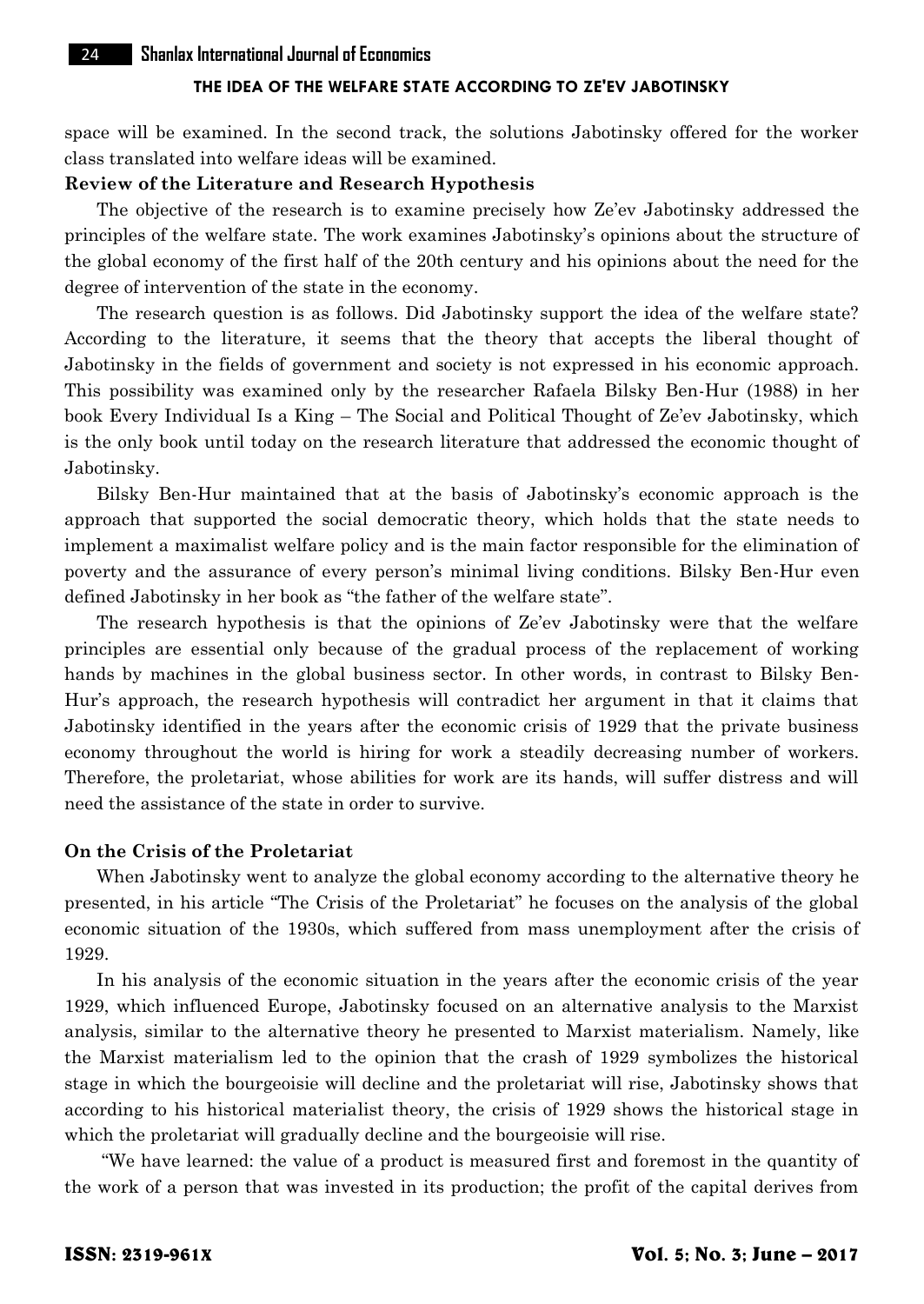the same source – a certain surplus of work, for which the manufacturer did not pay the worker, rather he took this surplus to himself. This was taught to us not only by the Marxist professors but in essence also those who negate Marxism: I, for example, heard in my youth lectures of M. Pantaleoni, who believed fully in another theory – the theory of border benefit, but he went on so much in the argument with Marx to the point that in the students' memory primarily Marx was assimilated, and not von Böhm-Bawerk. All this derived from the atmosphere of those days; not the psychological atmosphere, not the fashion for socialism, but an atmosphere of the economy in essence. The main point in which there was truly 'work', or in other words the proletariat – the duration of the work day, the level of his work salary, strikes, organization; and especially – the multiplicity of its number, which grows every day."

"Not only the professors and the books, but rather life itself teaches us that the problem of the global economy is primarily the problem of the proletariat, and that all the 'questions' entailed by it are on the proletariat: how to make their life and work easier, how to divide the income between it and the capital owner, when the order of reason is to recognize in the 'entire people' (we would identify this concept innocently, without any statistic basis, from the participation in sorrow, with the concept of the 'proletariat') to recognize the 'entire people' as the one sole owner of the means of production and the instruments of production."

Consequently, Jabotinsky objected to the approach of the socialists who supported an economy managed by the State and negated every aspect of initiatives, since they relied only on facts and numbers and did not take into account the person's psychological aspects, which derive from evolutionary motives that cause him to initiate new inventions to expand his kingdom beyond his present situation.

"If we take this into account, there will not be in the world any initiative: not in financing activities, not in the building of society and kingdom, not even in the thinking of practical subjects. Those who proposed to act according to this opinion maintained that the right of initiative needs to be given to laymen alone; regarding experts, what it is necessary to do is not to seek advice from them (between this and that, they will say at all times – it will come to nothing), but to give them clear invitations: it was decided, know, to do this and this, using these and these actions, and it is not to be argued, but only to find the numbers or the formulae."

Therefore, Jabotinsky asked the following question. Does the global economic crisis after 1929 herald the decline of the bourgeoisie or the decline of the proletariat? His answer was that the economic crisis symbolizes the decline of the proletariat.

"What is now happening in the world, might it just not be 'a crisis of the global economy' or 'a crisis of capitalism', but something narrower, the crisis of the proletariat?"

He explains through the argument that the crisis symbolizes the replacement of hands and feet by machines. Therefore, the direction in which humanity is striding is not the development of physical activity but the development of mind and spirit, and the practical meaning is the invention of new machines for industry.

"The technique undercuts the feet of labor, or in other words, it makes the proletariat less and less necessary." Jabotinsky argues that the global unemployment will not be resolved, since there is no need for a mass worker class for manufacturing, according to proper economic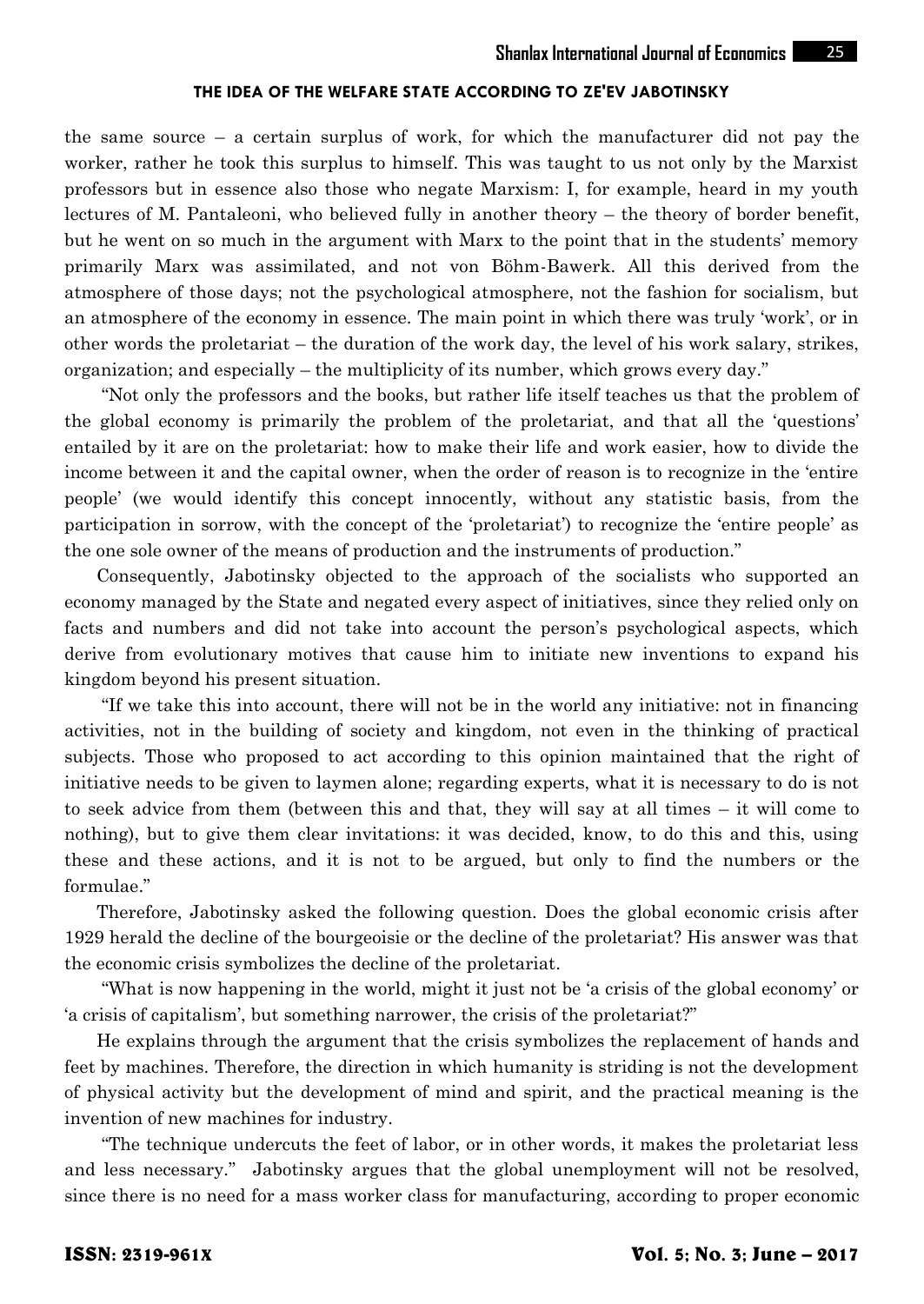calculation. All the luxuries (playthings) can be produced by machines, and the merchandise that one hundred workers would produce today is manufactured by half or a quarter of this number.

However, he emphasizes that it is still necessary to have a proletariat but it needs to change and to upgrade. There will be no need for workers like machines but there will be a need for people to operate the machines. In other words, people will still be necessary to press the buttons.

"This side in the situation is already clear and apparent. In the world, they say, there are twenty million people lacking work, or even more, and no serious person believes that 'when the crisis is over' they will all be restored to jobs. If fire would come from the heaven and consume all the reserves of merchandise in the world, from produce to tractors to women's mitten, and quickly, instead of 'overproduction' then there would be general and global hunger for merchandise – even then they say, not for the rest. There is work for masses of those seeking it, for more than one half of this tremendous number. Again there isn't in them the need, they say, for the production according to wise economic calculation. All that is needed for the world – all the food, all the clothing, all the machines, and even all the toys – it is possible to produce now using a far reduced amount of a person's work, than the potential work ability that the global proletariat embodies today together. In layman's theory I write here humbly: 'they say', and this humility is not necessary at all. This is clear: everybody knows that the same amount of merchandise, which twenty years ago would be produced by one hundred workers is today, thanks to the stratagem of technique (and organization) in many industries can be produced by fifty workers, and in some of the industries, 'they say', even twenty-five and even fewer. And if today this is the trend, tomorrow it will be even stronger. The unmediated work of the person is in its first generations. The almost only factor of production – not long ago still the main one in factors – is rapidly becoming the second factor in importance. The day is near and the role of the unmediated work of the person, the role of physical effort in actuality, will be reduced, in the creation of the values of merchandise, to a near zero degree – to a size that aspires, supposedly, to zero. In shoe factories, established in Czechoslovakia, today the participation of the work in the value of every single pair of boots, 'they say', is not very far from zero. Certainly, it will never reach the zero – somebody will always be needed to press a button – but there is no doubt that the importance of the role of the proletariat, as a factor in production, now declines tremendously. The chance reflected: the proletariat, in its decisive majority, is gradually becoming a class that socially is not needed. A huge and powerful group, which fills a tremendous role in all the collective life of humanity, loses now gradually its economic benefit, its raison d'etre. The 'crisis of the proletariat', is the disease of the world rooted in it?"

#### **Social Redemption – The Five Components of Jabotinsky**

Jabotinsky explains in his article "Social Redemption" (in the article he writes about a conversation that he held with a socialist Zionist student in France) that the true goal of the idea of welfare was distorted by socialism. He maintains that socialism "attempted to go in the incorrect direction" since the way to solve the problems caused to the worker class in the capitalist method because of lack of education is not to give this class preference over other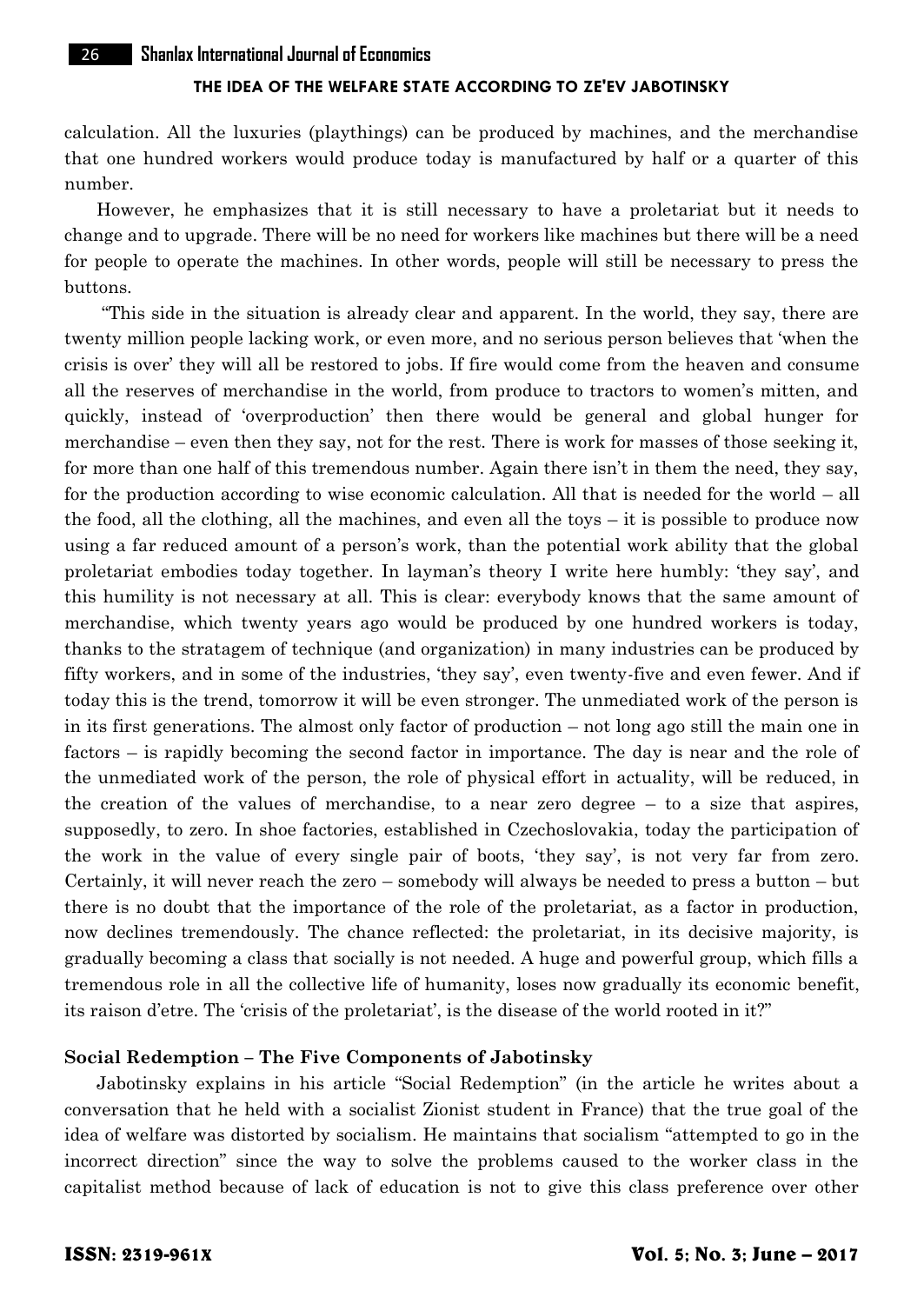classes but to attempt to solve the problem of poverty that this class endures so that it can integrate in the capitalist method.

In this context, Jabotinsky maintained that it is necessary to differentiate between the idea to solve the poorness of the proletariat class in the population and the idea to bring them to a preferred status in the population at the expense of other classes.

**"Jabotinsky**: What is the meaning of the concept of 'social redemption'?

**The Socialist**: I do not understand, why do you ask questions that everyone recognizes and knows, and you among them. The meaning of 'social redemption' is that the workers themselves will be 'givers of work' of themselves, or in other words, will belong to the state – the land, the factories, the machines – all the productive riches of the nation and the citizens will work for themselves, then there will not be room for exploitation, and the socialist question will be resolved.

**Jabotinsky:** My friend, you begin again with the same eternal mistake: they talk to you about the social question and you speak about the question of the workers.

The Socialist: It's the same thing. The meaning of the social question is the arrangement of the situation of the hired workers. Jabotinsky: This is not the same thing, the social question is broader and deeper than the question of the hired workers. The question of the hired workers is only a part of the social question, and this for a long time is no longer the most important part, and in the future its importance will be reduced further.

**The Socialist**: Yes, yes, I know your view. You argue that the employed workers are not now the poorest and worst off…" Jabotinsky maintained that the true goal of the social revolution is to destroy the poverty of the worker class that is required to work less and less because of the technological advancement and the income is made up by the state. Therefore, it should be emphasized that his intention was not complete economic equality but the supply of basic living conditions to the poorest (the five components).

**Jabotinsky:** Yes, and you yourself know, that this is true, and therefore I say: 'Eliminate the poor – eliminate those who need to be strengthened. The only ones to be strengthened in the social question are the poor. The poorer the person, the more he needs to be strengthened; the single role of the social reform or the social revolution is the destruction of poverty. However, there is a second reason, for which the time of the 'hired worker' has stopped being at the center of the social question, and this is the fact that the class of hired workers is a class that has the natural tendency to shrink more and more. Every step of the technical progress makes hundreds and thousands of people superfluous, since in their place the work can be done by a new machine with a dozen overseers. In another fifty years, and perhaps even sooner, the entire world will face such a situation, all their material needs of humanity can be provided in millions of such supervisors who will work, it is possible five hours a day and it is possible only three hours a day, it is possible four days a week and it is possible only twice a week. And "their work" will be to press an electric button from time to time. All this you know yourself, although you still do not want to believe in this. Thus it will be, and otherwise it is impossible that it will be. If you want, I will remind you again, that this is written further in the Bible: that the 'work' in terms of the means of production, the sweat of labor for bread and water, is a 'curse', and from the first day of human culture man has begun to fight this curse, attempting to cast the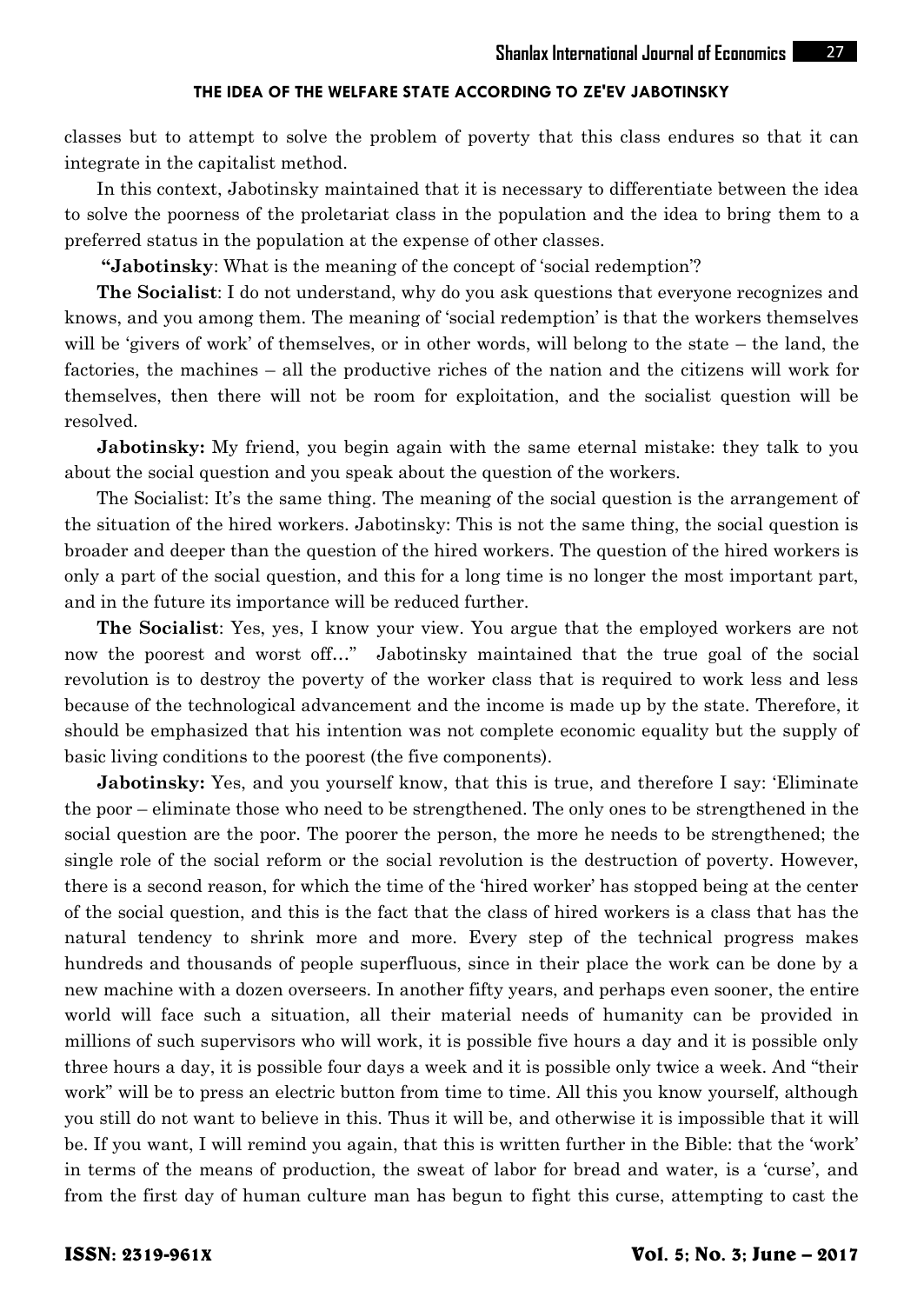curse of the hard labor on nature and on machine. And now a person stands not far from the final victory, and this a 'worker' will do in the near future, something expensive, and no sociologist or social facility will consider addressing such small things. Before you there is a completely different question: what to do with the tremendous majority of people who will then not be 'workers'.

**The Socialist:** I have already heard these prophecies, and I do not believe them, but let's assume for a moment that this is indeed the case, and there is 'enslavement' to the machine, the Golem, as you call it, and most people can stop working. How do you solve the social question? How do you then absorb the social order into the sacred principle (I hope that for you too this principle is sacred): a person who does not work does he not have the right to enjoy even a little of the good in this world?

**Jabotinsky:** I will begin first with a comment that I mock your 'sacred' principle. It is not sacred at all. I do not see any sanctity in the situation in which a person needs to pay with hard labor even for the most elementary possibility of not starving. Why? He asked for nothing from society, for it to go him a favor and permit him to be born? He was not asked, it was not for his benefit that he was tossed into the world, that he has the 'desire to eat', that rain falls on him and that in the winter he is cold. When I force somebody to go to war, I need to assure for him, at least, bread, clothing, and a roof over his head; and this is the only 'sacred' thing in the entire question. The person has the right for bread, clothes, a roof, and so on, simply since he is a person, the question of whether he 'works' has no belonging to here. And I think that this outlook of mine is far closer to 'sacred', to the pure morality and simple human emotion than your principle: if you do not work, then die from starvation.

As previously stated, in this sense Jabotinsky broadened the Popper-Lynkeus theory (which spoke about three basic needs) through the creation of five basic needs. (In Hebrew, these five components are known as the five 'mems', since the Hebrew letter 'mem' begins each word (

a. (b. These are housing, food, education, health, and clothing.)

In contrast to the social idea, Jabotinsky understood that the sole possible solution for the end of the unavoidable trend in the world is to end the inventions (Communist solution). However, he maintains that there is another solution, a more bourgeois solution, which calls to instill in the worker class the ability of invention and entrepreneurship.

"The Socialist: If so, then what is the nature of the remedy for the social redemption according to this principle of yours, which gives equal rights to all idlers?"

**Jabotinsky:** The nature of the remedy is included in two short and simple laws. First, every person who wants for any reason receives from the state a certain minimum of his needs – a minimum that society will find adequate for a certain country and in a certain period of technical culture. Second, to ensure this minimum, the state has the authority to recruit people and to expropriate materials and objects to a degree that ensures the mentioned minimum. And this is all.

**The Socialist:** It is possible, that this is 'everything', and however the redemption is not clear to me. Jabotinsky: I will clarify further. I draw for myself that the thing that we call by the name 'the elementary needs' of the regular person – the same thing that today he needs to fight for and to seek a livelihood and to make noise, when he does not find this livelihood –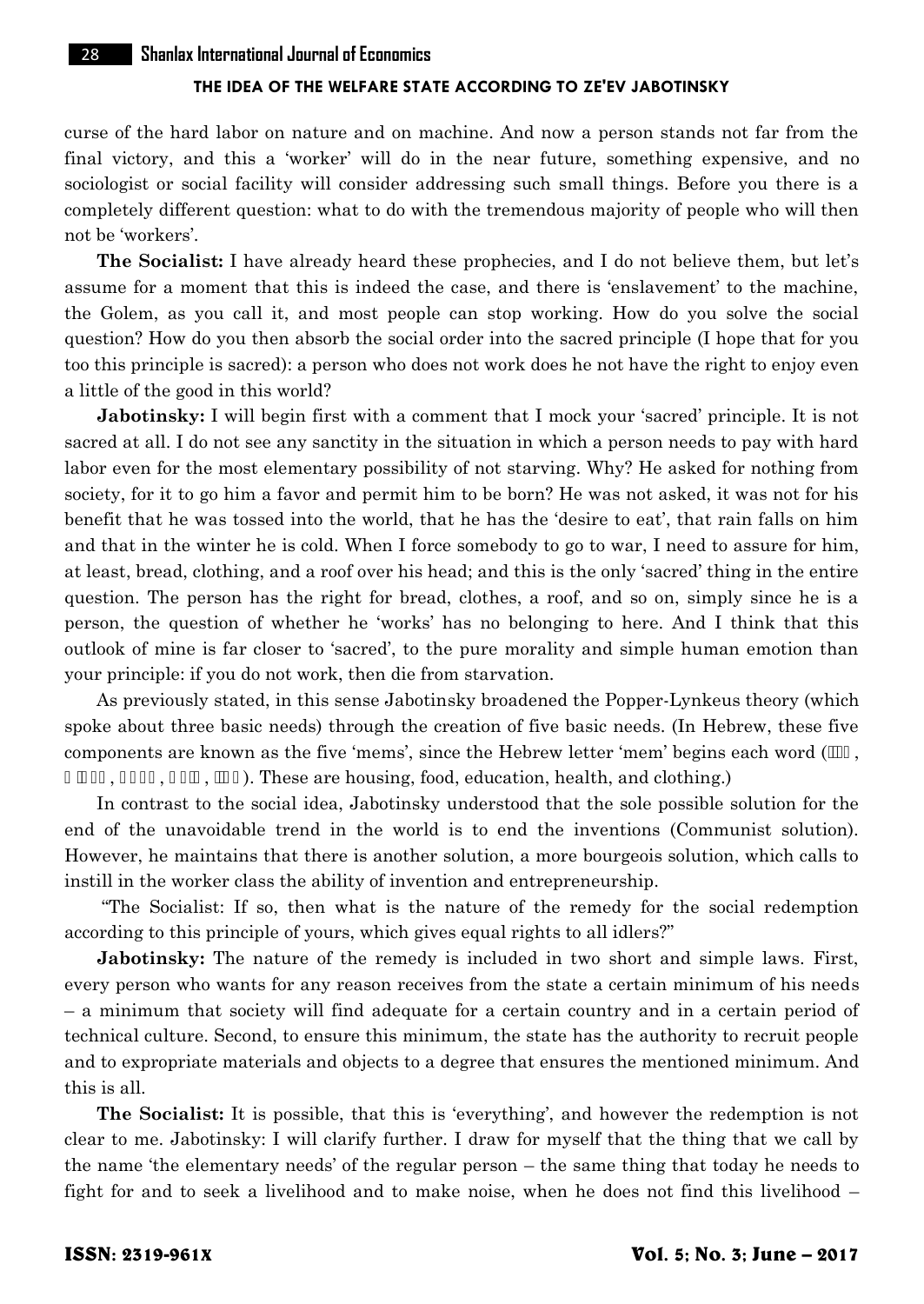includes five things: food, housing, clothing, the possibility of educating the children, and the possibility of being healed in the case of sickness. In Hebrew this can be abbreviated as the five 'mems' – food – housing – clothing – education – health. Regarding each one of these needs there is in every state and in every period a known concept of the sufficient minimum. The obligation of the state, according to 'my medicine' needs to be: every person who announces that he needs the 'five mems' needs to receive them. This is the first of 'my' two laws. Hence, it is necessary to conclude that the State must always have the possibility of providing the five 'mems' to each one of the citizens who requires them. From where will the state take them? The answer is 'my' second law: the state will take them by force from the nation like it takes today other taxes and forces young people to serve in the military.

**Jabotinsky:** According to 'my medicine', the government will keep an account, according to which there will be the need to ensure in the coming year for the five 'mems' approximately so many people, in other words, there will be the need for such and such food needs, such and such housing, textiles, and so on. For this purpose, there will be the need for such and such money and such and such work hours (certainly not many 'work' hours, since the very work will be done by the machine), and the state will impose every year on its citizens a suitable degree of taxes or expropriate a suitable number of private factories and recruit for the 'social service' a suitable number of young people. Although I am not a great statistician, I am certain that all this will be far less expensive than what maintaining the military costs. And with this the social question will be resolved.

The Socialist: Too childish and simple is the matter in your opinion …

**Jabotinsky:** Since the true 'social question' is simply far more than you draw it for yourself. You think that the role of the social reform is infinitely complicated. It is necessary to supervise every single point of the ten thousand different relations between people, classes, and parties. And I tell you, all this is certainly superfluous. The State has only a single and special role: not to allow people to starve or to sleep under the sky when they are barefoot or naked. In short, 'to eliminate poverty'. And you have only one means: to promise the five components to anybody who lacks them, to promise it not through complicated and convoluted regulations but in a sample way, direct and concrete: to give, finished.

**The Socialist:** How is this 'finished'? – to leave the rich their riches and the poor to be satisfied with your minimum? And what about the question of the protection of the workers, the limitation of exploitation – what will happen to all the same thing that generations of socialist dreamers fought for?

#### **Summary**

Two conclusions can be drawn from the review of the two articles of Jabotinsky, "The Crisis of the Proletariat" and "Social Redemption". The first conclusion is that technology will change work, and the second conclusion that the five components ('mems') were intended only for the non-educated workers and not for all the population, but namely only for those who will fail or will not succeed in being educated bourgeoisie. Bilsky Ben-Hur, who in her comprehensive book Every Individual Is a King spoke about the maximal welfare state in Jabotinsky's thought, was mistaken in her conclusion, since it is possible to clearly identify that in Jabotinsky's